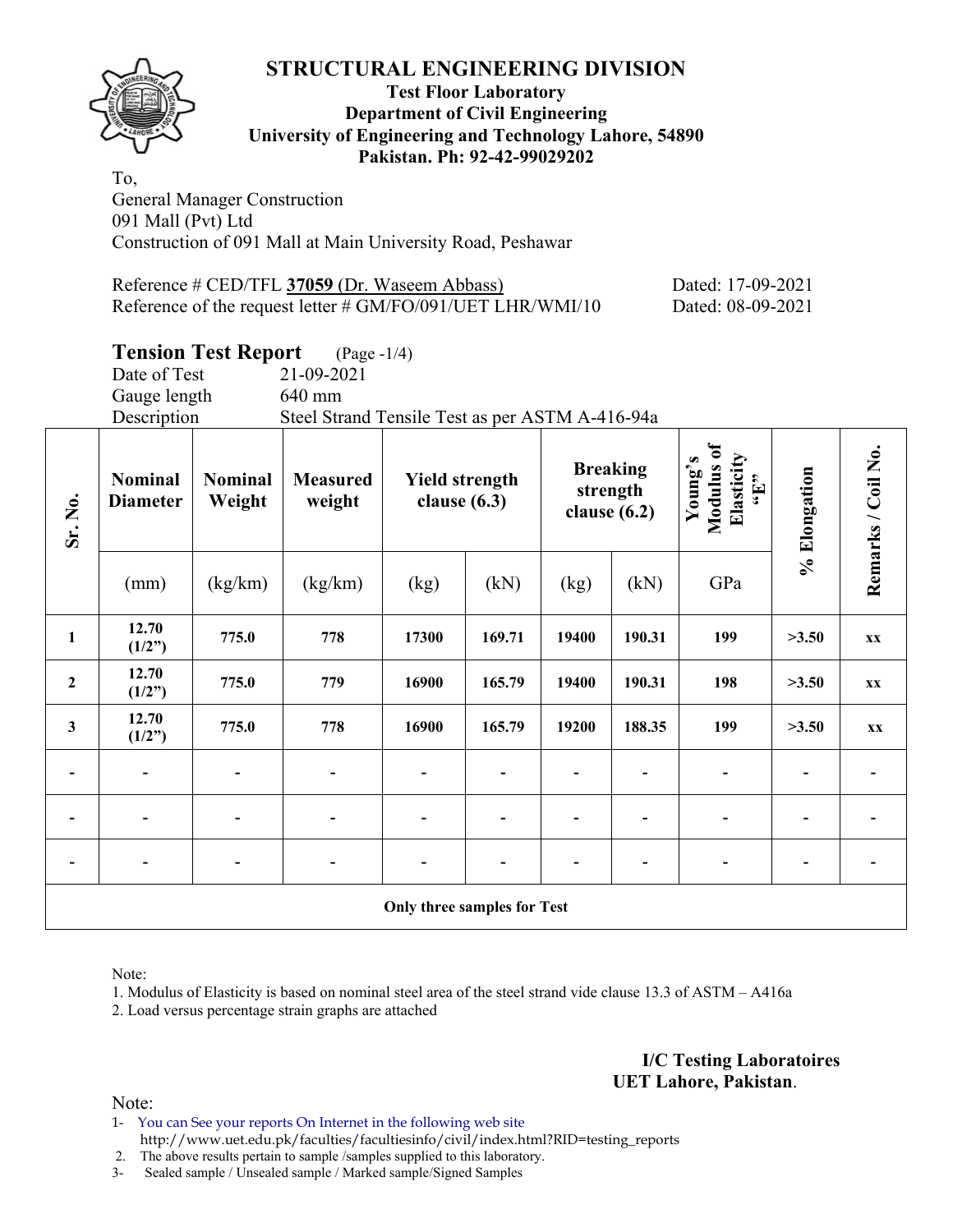

## **Test Floor Laboratory Department of Civil Engineering University of Engineering and Technology Lahore, 54890 Pakistan. Ph: 92-42-99029202**

To, General Manager Construction 091 Mall (Pvt) Ltd Construction of 091 Mall at Main University Road, Peshawar

| Reference # CED/TFL 37059 (Dr. Waseem Abbass)                  | Dated: 17-09-2021 |
|----------------------------------------------------------------|-------------------|
| Reference of the request letter $\# G M/FO/091/UET LHR/WMI/10$ | Dated: 08-09-2021 |

**Graph**  $(Page - 2/4)$ 



Stress Strain Relation -- Specimen No. W 1

**I/C Testing Laboratoires UET Lahore, Pakistan**.

- 1- You can See your reports On Internet in the following web site http://www.uet.edu.pk/faculties/facultiesinfo/civil/index.html?RID=testing\_reports
- 2. The above results pertain to sample / samples supplied to this laboratory.<br>3- Sealed sample / Unsealed sample / Marked sample/Signed Samples
- Sealed sample / Unsealed sample / Marked sample/Signed Samples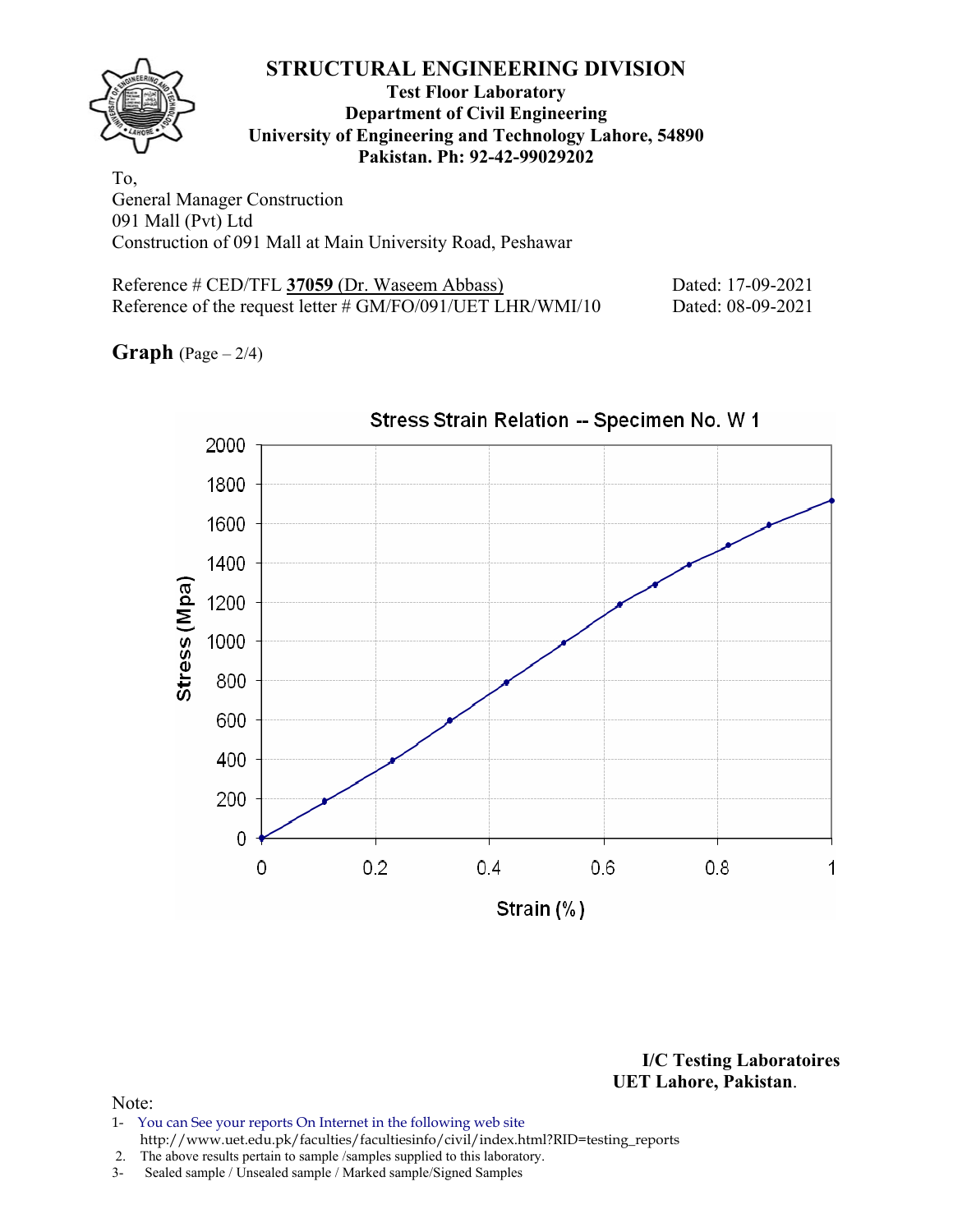

## **Test Floor Laboratory Department of Civil Engineering University of Engineering and Technology Lahore, 54890 Pakistan. Ph: 92-42-99029202**

To, General Manager Construction 091 Mall (Pvt) Ltd Construction of 091 Mall at Main University Road, Peshawar

| Reference # CED/TFL 37059 (Dr. Waseem Abbass)                  | Dated: 17-09-2021 |
|----------------------------------------------------------------|-------------------|
| Reference of the request letter $\# G M/FO/091/UET LHR/WMI/10$ | Dated: 08-09-2021 |

**Graph** (Page – 3/4)



Stress Strain Relation -- Specimen No. W 2

**I/C Testing Laboratoires UET Lahore, Pakistan**.

#### Note:

1- You can See your reports On Internet in the following web site http://www.uet.edu.pk/faculties/facultiesinfo/civil/index.html?RID=testing\_reports

2. The above results pertain to sample / samples supplied to this laboratory.<br>3- Sealed sample / Unsealed sample / Marked sample/Signed Samples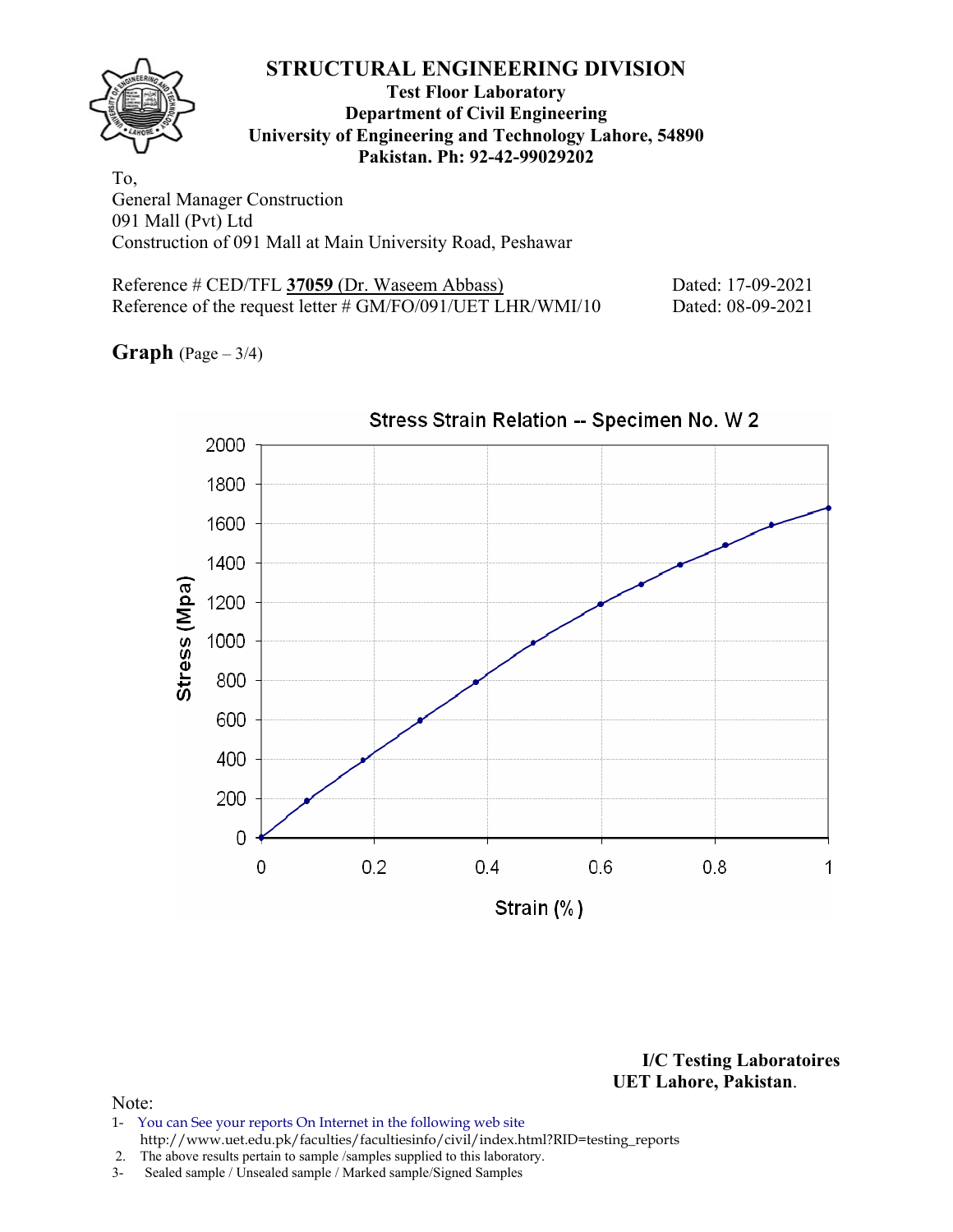

## **Test Floor Laboratory Department of Civil Engineering University of Engineering and Technology Lahore, 54890 Pakistan. Ph: 92-42-99029202**

To, General Manager Construction 091 Mall (Pvt) Ltd Construction of 091 Mall at Main University Road, Peshawar

| Reference # CED/TFL 37059 (Dr. Waseem Abbass)                  | Dated: 17-09-2021 |
|----------------------------------------------------------------|-------------------|
| Reference of the request letter $\# G M/FO/091/UET LHR/WMI/10$ | Dated: 08-09-2021 |

**Graph** (Page – 4/4)



**I/C Testing Laboratoires UET Lahore, Pakistan**.

- 1- You can See your reports On Internet in the following web site http://www.uet.edu.pk/faculties/facultiesinfo/civil/index.html?RID=testing\_reports
- 2. The above results pertain to sample /samples supplied to this laboratory.
- 3- Sealed sample / Unsealed sample / Marked sample/Signed Samples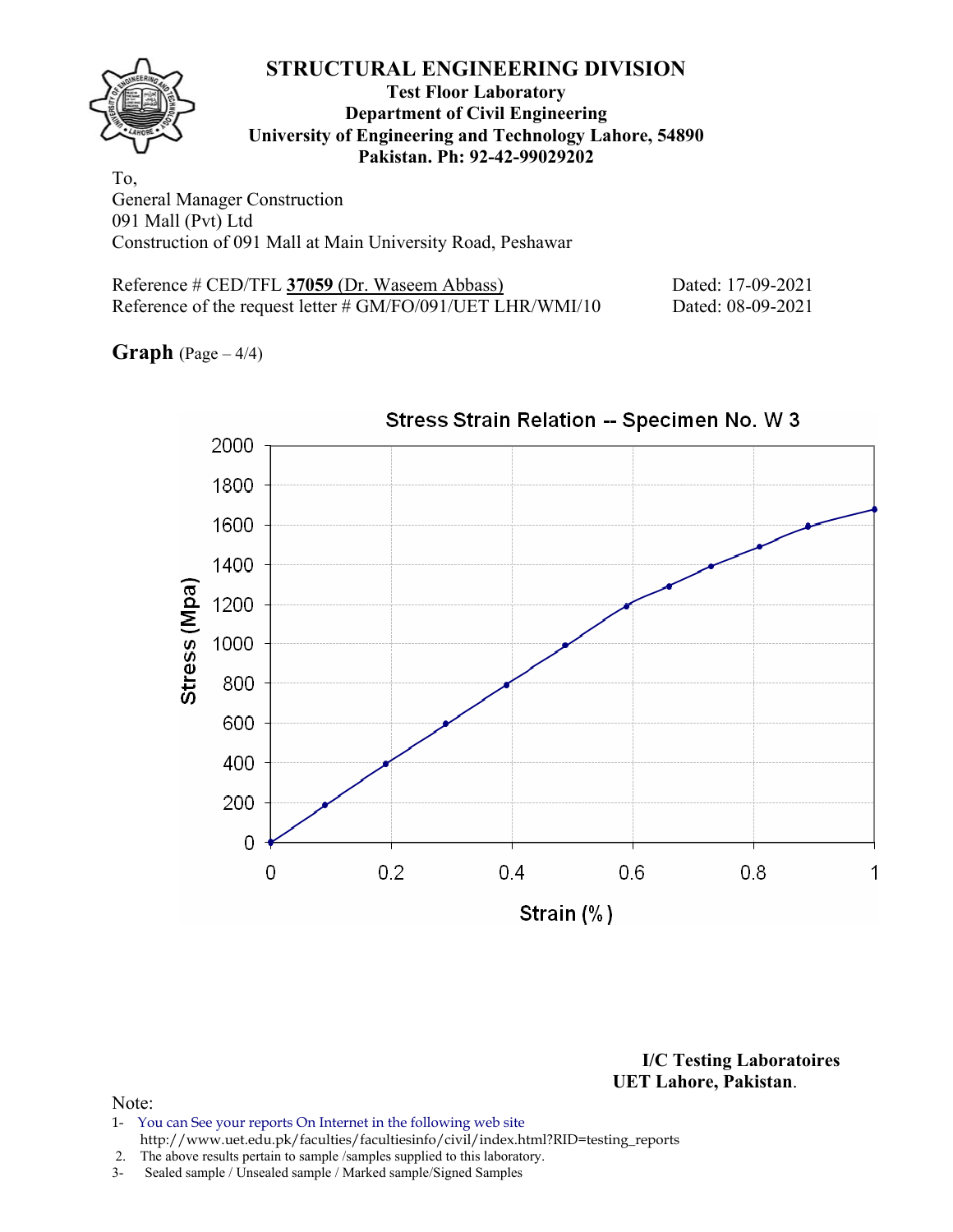

## **Test Floor Laboratory Department of Civil Engineering University of Engineering and Technology Lahore, 54890 Pakistan. Ph: 92-42-99029202**

To, Manager Construction Civil Sitara Chemical Industries Ltd Ware House and Paking Material Store at Sitara Chemical Industries Ltd. 32 km Sheikhupura Road Faisalabad Reference # CED/TFL **37070** (Dr. Waseem Abbass) Dated: 20-09-2021 Reference of the request letter # Nil Dated: 09-09-2021 **Tension Test Report** (Page -1/1) Date of Test 21-09-2021

Gauge length 8 inches

Description Deformed Steel Bar Tensile and Bend Test as per ASTM-A615

| Sr. No.        | Weight<br>Diameter/<br><b>Size</b><br>(mm) |         |        | Area<br>$(in^2)$ |                | <b>Yield load</b><br><b>Breaking</b><br>Load        |                  | <b>Yield Stress</b><br>(psi) |                                                                 | <b>Ultimate Stress</b><br>(psi) |               | Elongation | % Elongation   | Remarks |
|----------------|--------------------------------------------|---------|--------|------------------|----------------|-----------------------------------------------------|------------------|------------------------------|-----------------------------------------------------------------|---------------------------------|---------------|------------|----------------|---------|
|                | $\frac{2}{10}$                             | Nominal | Actual | Nominal          | <b>Actual</b>  | (kg)                                                | (kg)             | Nominal                      | Actual                                                          | Nominal                         | <b>Actual</b> | (inch)     |                |         |
| 1              | 0.375                                      | 10      | 9.51   | 0.12             | 0.110          | 3800                                                | 5200             | 69812                        | 76080                                                           | 95533                           | 104200        | 1.20       | 15.0           | Steel   |
| $\mathbf{2}$   | 0.372                                      | 10      | 9.48   | 0.12             | 0.109          | 3600                                                | 4800             | 66138                        | 72530                                                           | 88184                           | 96700         | 1.10       | 13.8           |         |
|                |                                            |         |        | $\blacksquare$   |                |                                                     |                  |                              |                                                                 |                                 |               |            | ۰              |         |
| $\overline{a}$ |                                            |         |        |                  |                |                                                     |                  |                              |                                                                 |                                 |               |            |                |         |
| $\blacksquare$ |                                            | -       |        |                  |                |                                                     |                  | ۰                            |                                                                 |                                 |               |            | $\blacksquare$ |         |
|                |                                            | ۰       |        |                  | $\blacksquare$ |                                                     |                  |                              |                                                                 |                                 |               |            | $\blacksquare$ |         |
|                |                                            |         |        |                  |                |                                                     |                  |                              | Note: only two samples for tensile and one sample for bend test |                                 |               |            |                |         |
|                |                                            |         |        |                  |                |                                                     |                  |                              |                                                                 |                                 |               |            |                |         |
|                |                                            |         |        |                  |                |                                                     | <b>Bend Test</b> |                              |                                                                 |                                 |               |            |                |         |
|                |                                            |         |        |                  |                | 10mm Dia Bar Bend Test Through 180° is Satisfactory |                  |                              |                                                                 |                                 |               |            |                |         |
|                |                                            |         |        |                  |                |                                                     |                  |                              |                                                                 |                                 |               |            |                |         |
|                |                                            |         |        |                  |                |                                                     |                  |                              |                                                                 |                                 |               |            |                |         |

**I/C Testing Laboratoires UET Lahore, Pakistan**.

- 1- You can See your reports On Internet in the following web site http://www.uet.edu.pk/faculties/facultiesinfo/civil/index.html?RID=testing\_reports
- 2. The above results pertain to sample /samples supplied to this laboratory.
- 3- Sealed sample / Unsealed sample / Marked sample/Signed Samples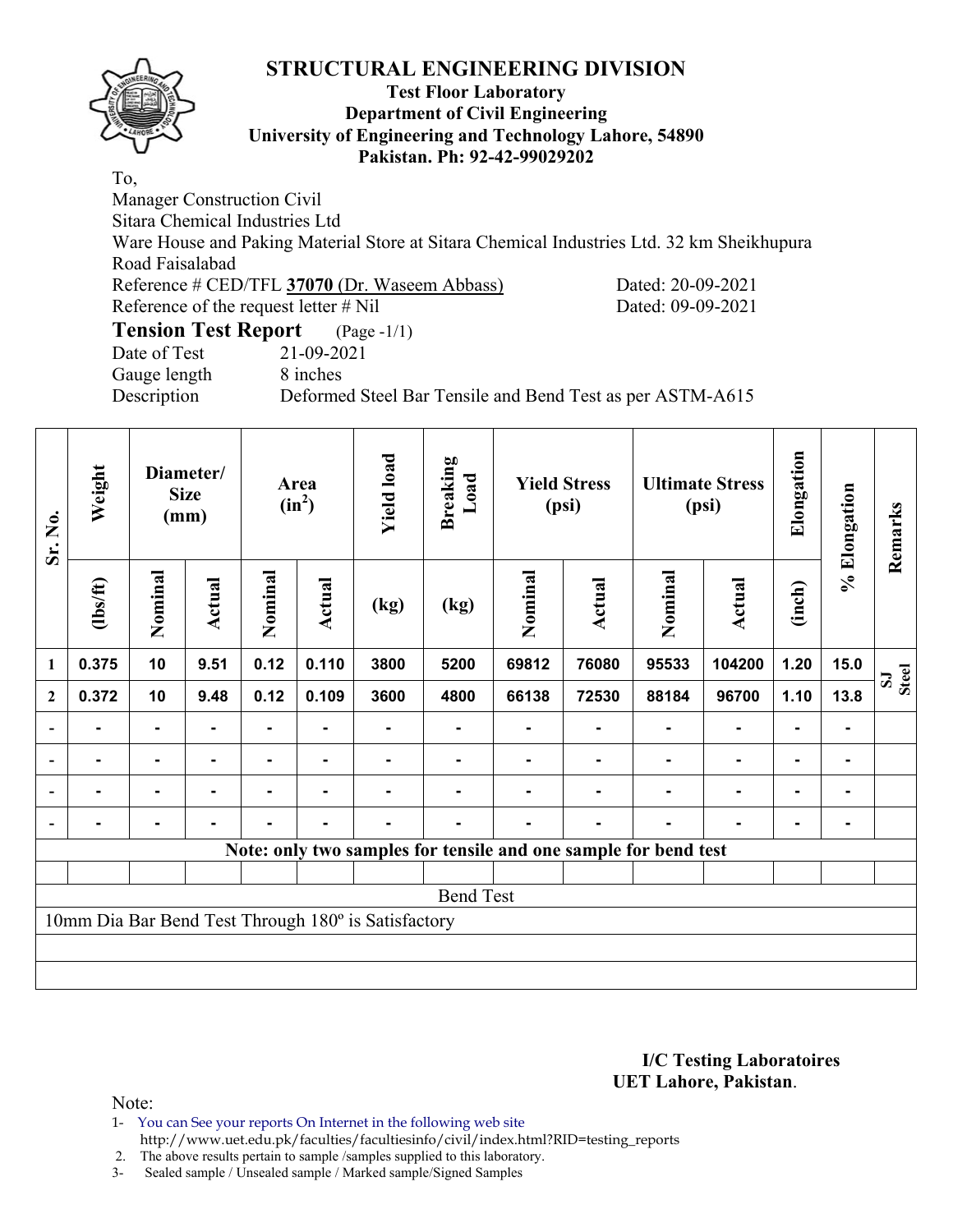

**Test Floor Laboratory Department of Civil Engineering University of Engineering and Technology Lahore, 54890 Pakistan. Ph: 92-42-99029202** 

To, GM Project Ittefaq Building Solutions Pvt Ltd Fauji Fresh n Freeze – Sahiwal

Reference # CED/TFL 37071 (Dr. Waseem Abbass) Dated: 20-09-2021 Reference of the request letter # Nil Dated: 20-09-2021

# **Tension Test Report** (Page -1/1) Date of Test 21-09-2021 Gauge length 8 inches Description Deformed Steel Bar Tensile and Bend Test as per ASTM-A615

|                          | Weight                                        | Diameter/<br><b>Size</b> |                  | Area<br>$(in^2)$ |                | <b>Breaking Load</b><br><b>Yield Stress</b><br><b>Yield load</b><br>(psi) |                                                                 | <b>Ultimate Stress</b><br>(psi) |                | Elongation     |                |                |                |         |
|--------------------------|-----------------------------------------------|--------------------------|------------------|------------------|----------------|---------------------------------------------------------------------------|-----------------------------------------------------------------|---------------------------------|----------------|----------------|----------------|----------------|----------------|---------|
| Sr. No.                  | (lbs/ft)                                      | Nominal<br>$(\#)$        | Actual<br>(inch) | Nominal          | <b>Actual</b>  | (kg)                                                                      | (kg)                                                            | Nominal                         | Actual         | Nominal        | Actual         | (inch)         | % Elongation   | Remarks |
| 1                        | 0.374                                         | $\mathbf{3}$             | 0.374            | 0.11             | 0.110          | 3300                                                                      | 4700                                                            | 66200                           | 66100          | 94200          | 94200          | 1.20           | 15.0           |         |
| $\boldsymbol{2}$         | 0.376                                         | $\mathbf{3}$             | 0.375            | 0.11             | 0.111          | 3300                                                                      | 4700                                                            | 66200                           | 65740          | 94200          | 93700          | 1.50           | 18.8           |         |
| $\overline{\phantom{0}}$ |                                               | $\blacksquare$           | $\blacksquare$   | $\blacksquare$   | $\blacksquare$ | $\blacksquare$                                                            |                                                                 | $\blacksquare$                  | ٠              | $\blacksquare$ | ٠              |                | $\blacksquare$ |         |
| $\overline{\phantom{0}}$ | $\blacksquare$                                | $\blacksquare$           | $\blacksquare$   | $\blacksquare$   | $\blacksquare$ | $\blacksquare$                                                            | $\blacksquare$                                                  | $\blacksquare$                  | $\blacksquare$ | $\blacksquare$ | $\blacksquare$ | $\blacksquare$ | $\blacksquare$ |         |
|                          | ٠                                             | $\blacksquare$           | $\blacksquare$   | $\blacksquare$   | $\blacksquare$ | $\blacksquare$                                                            | $\blacksquare$                                                  | $\blacksquare$                  | $\blacksquare$ | $\blacksquare$ | Ĭ.             | $\blacksquare$ | $\blacksquare$ |         |
|                          |                                               | $\blacksquare$           | $\blacksquare$   | $\blacksquare$   | $\blacksquare$ | $\blacksquare$                                                            | $\blacksquare$                                                  | ۰                               | $\blacksquare$ | $\blacksquare$ | $\blacksquare$ | $\blacksquare$ | $\blacksquare$ |         |
|                          |                                               |                          |                  |                  |                |                                                                           | Note: only two samples for tensile and one sample for bend test |                                 |                |                |                |                |                |         |
|                          |                                               |                          |                  |                  |                |                                                                           |                                                                 |                                 |                |                |                |                |                |         |
|                          | <b>Bend Test</b>                              |                          |                  |                  |                |                                                                           |                                                                 |                                 |                |                |                |                |                |         |
|                          | #3 Bar Bend Test Through 180° is Satisfactory |                          |                  |                  |                |                                                                           |                                                                 |                                 |                |                |                |                |                |         |
|                          |                                               |                          |                  |                  |                |                                                                           |                                                                 |                                 |                |                |                |                |                |         |
|                          |                                               |                          |                  |                  |                |                                                                           |                                                                 |                                 |                |                |                |                |                |         |

**I/C Testing Laboratoires UET Lahore, Pakistan**.

- 1- You can See your reports On Internet in the following web site http://www.uet.edu.pk/faculties/facultiesinfo/civil/index.html?RID=testing\_reports
- 2. The above results pertain to sample /samples supplied to this laboratory.
- 3- Sealed sample / Unsealed sample / Marked sample/Signed Samples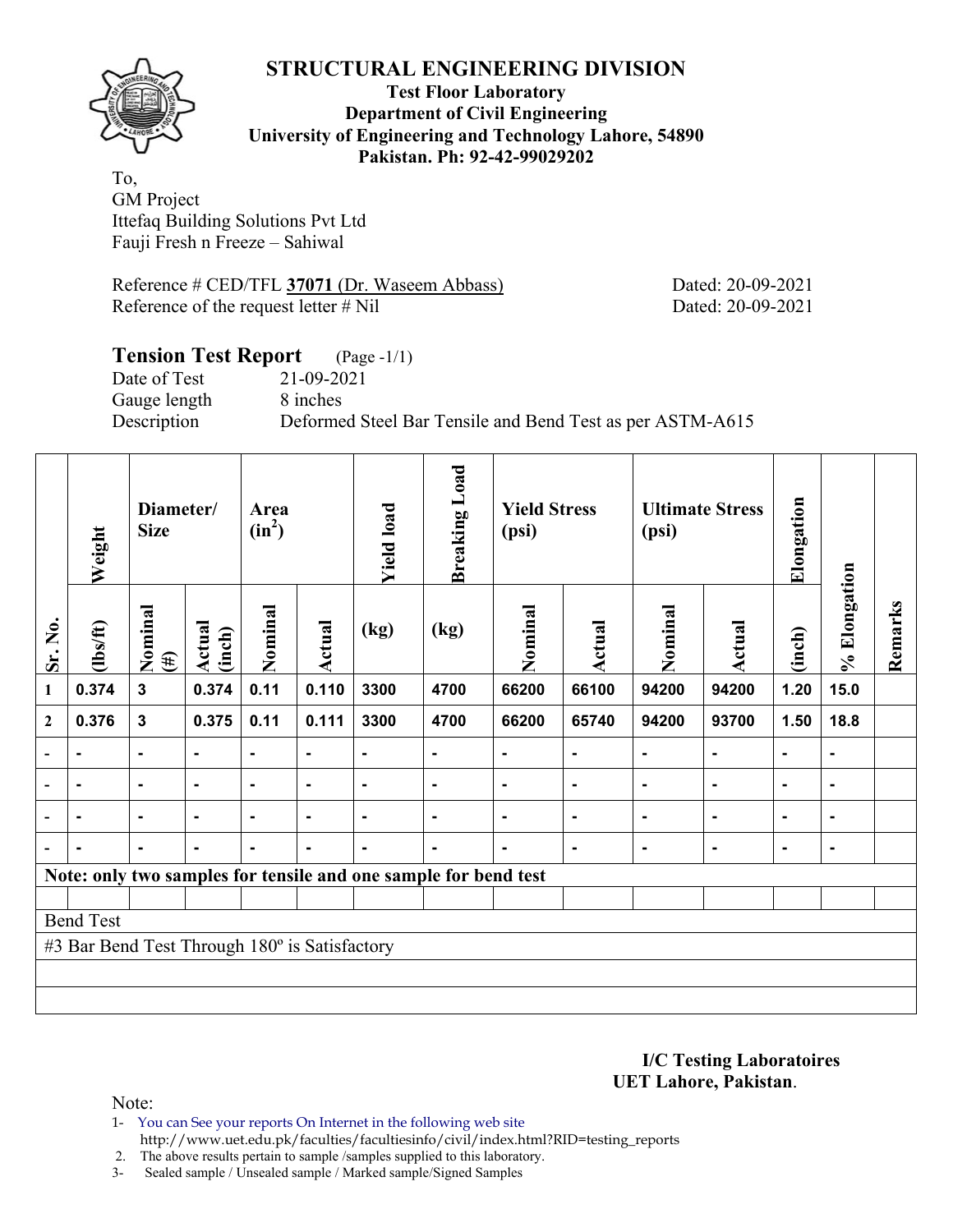

## **Test Floor Laboratory Department of Civil Engineering University of Engineering and Technology Lahore, 54890 Pakistan. Ph: 92-42-99029202**

To, Project Manager CCECC-MATRACON-HABIB Joint Venture Re-Construction & Up-gradation of Main Runway (18L/36R) at Allama Iqbal International Airport (AIIAP), Lahore (SJ Steel) Reference # CED/TFL 37073 (Dr. Waseem Abbass) Dated: 20-09-2021 Reference of the request letter # AIIAP/CCECC-MATRACON-HABIB Jv/2021/645 Dated: 17-09-2021

# **Tension Test Report** (Page -1/1)

Date of Test 21-09-2021 Gauge length 8 inches

Description Deformed Steel Bar Tensile and Bend Test as per ASTM-A615

| Sr. No.                                             | Weight<br>Diameter/<br><b>Size</b><br>(mm) |                |                | Area<br>$(in^2)$ | <b>Yield load</b> | <b>Breaking</b><br>Load                             |                                                                  | <b>Yield Stress</b><br>(psi) |        | <b>Ultimate Stress</b><br>(psi) | Elongation     | % Elongation   | Heat No.       |     |
|-----------------------------------------------------|--------------------------------------------|----------------|----------------|------------------|-------------------|-----------------------------------------------------|------------------------------------------------------------------|------------------------------|--------|---------------------------------|----------------|----------------|----------------|-----|
|                                                     | (1bs/ft)                                   | Nominal        | Actual         | Nominal          | Actual            | (kg)                                                | (kg)                                                             | Nominal                      | Actual | Nominal                         | <b>Actual</b>  | (inch)         |                |     |
| 1                                                   | 0.424                                      | 10             | 10.11          | 0.12             | 0.125             | 3900                                                | 5300                                                             | 71650                        | 69030  | 97370                           | 93900          | 1.10           | 13.8           | 702 |
| $\overline{2}$                                      | 0.416                                      | 10             | 10.02          | 0.12             | 0.122             | 3900                                                | 5300                                                             | 71650                        | 70300  | 97370                           | 95600          | 1.20           | 15.0           | 704 |
| $\blacksquare$                                      | ۰                                          | $\blacksquare$ | $\blacksquare$ | ٠                | $\blacksquare$    |                                                     | ۰                                                                |                              |        |                                 | $\blacksquare$ | $\blacksquare$ | ۰              |     |
|                                                     | $\blacksquare$                             | $\blacksquare$ | $\blacksquare$ | ۰                | $\blacksquare$    |                                                     |                                                                  |                              |        |                                 | $\blacksquare$ | $\blacksquare$ | $\blacksquare$ |     |
|                                                     |                                            |                |                |                  |                   |                                                     |                                                                  |                              |        |                                 |                |                |                |     |
|                                                     |                                            | -              |                |                  |                   |                                                     |                                                                  |                              |        |                                 |                |                |                |     |
|                                                     |                                            |                |                |                  |                   |                                                     | Note: only two samples for tensile and two samples for bend test |                              |        |                                 |                |                |                |     |
|                                                     |                                            |                |                |                  |                   |                                                     |                                                                  |                              |        |                                 |                |                |                |     |
|                                                     |                                            |                |                |                  |                   |                                                     | <b>Bend Test</b>                                                 |                              |        |                                 |                |                |                |     |
| 10mm Dia Bar Bend Test Through 180° is Satisfactory |                                            |                |                |                  |                   |                                                     |                                                                  |                              |        |                                 |                |                |                |     |
|                                                     |                                            |                |                |                  |                   | 10mm Dia Bar Bend Test Through 180° is Satisfactory |                                                                  |                              |        |                                 |                |                |                |     |
|                                                     |                                            |                |                |                  |                   |                                                     |                                                                  |                              |        |                                 |                |                |                |     |

**I/C Testing Laboratoires UET Lahore, Pakistan**.

Note:

- 1- You can See your reports On Internet in the following web site http://www.uet.edu.pk/faculties/facultiesinfo/civil/index.html?RID=testing\_reports
- 2. The above results pertain to sample /samples supplied to this laboratory.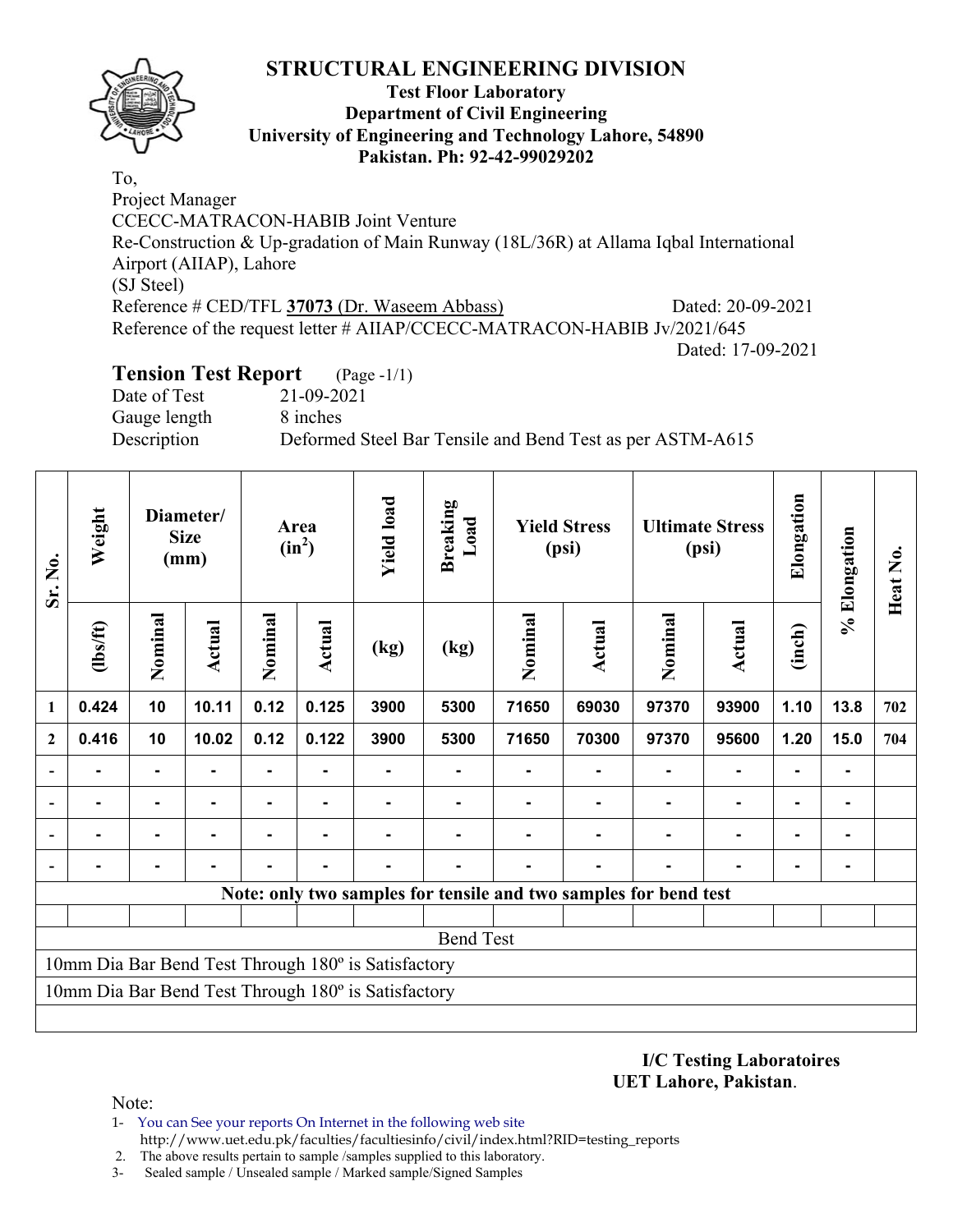

## **Test Floor Laboratory Department of Civil Engineering University of Engineering and Technology Lahore, 54890 Pakistan. Ph: 92-42-99029202**

To, Resident Engineer NESPAK Jv TurkPak Resident Construction Supervision for Establishment of Dera Ghazi Khan Institute of Carddiology

| Reference # CED/TFL 37076 (Dr. Waseem Abbass)             | Dated: 21-09-2021 |
|-----------------------------------------------------------|-------------------|
| Reference of the request letter $\#4161/RE/SFMKB/DGK/489$ | Dated: 07-09-2021 |

# **Tension Test Report** (Page -1/1)

Date of Test 21-09-2021 Gauge length 8 inches

Description Deformed Steel Bar Tensile and Bend Test as per ASTM-A615

| Sr. No.      | Weight                                        |                          | <b>Size</b>      |                          | Diameter/                |      | <b>Yield load</b><br><b>Breaking</b><br>Load<br><b>Yield Stress</b><br>Area<br>$(in^2)$<br>(psi) |         | <b>Ultimate Stress</b><br>(psi) |                                                                 | Elongation               | % Elongation             | Remarks                      |                        |
|--------------|-----------------------------------------------|--------------------------|------------------|--------------------------|--------------------------|------|--------------------------------------------------------------------------------------------------|---------|---------------------------------|-----------------------------------------------------------------|--------------------------|--------------------------|------------------------------|------------------------|
|              | $\frac{2}{10}$                                | Nominal<br>$(\#)$        | Actual<br>(inch) | Nominal                  | <b>Actual</b>            | (kg) | (kg)                                                                                             | Nominal | <b>Actual</b>                   | Nominal                                                         | Actual                   | (inch)                   |                              |                        |
| 1            | 0.415                                         | $\mathbf{3}$             | 0.394            | 0.11                     | 0.122                    | 4300 | 5400                                                                                             | 86200   | 77640                           | 108200                                                          | 97500                    | 1.20                     | 15.0                         |                        |
| $\mathbf{2}$ | 0.414                                         | $\mathbf{3}$             | 0.394            | 0.11                     | 0.122                    | 4400 | 5400                                                                                             | 88200   | 79600                           | 108200                                                          | 97700                    | 1.30                     | 16.3                         | Faizan<br><b>Steel</b> |
|              |                                               | $\overline{\phantom{a}}$ |                  | $\overline{\phantom{0}}$ | $\overline{\phantom{a}}$ |      |                                                                                                  |         |                                 | $\overline{\phantom{0}}$                                        | $\overline{a}$           | $\overline{\phantom{0}}$ | $\qquad \qquad \blacksquare$ |                        |
|              |                                               | $\overline{\phantom{0}}$ |                  | -                        | $\overline{\phantom{a}}$ |      |                                                                                                  |         |                                 |                                                                 | $\overline{\phantom{0}}$ | $\overline{\phantom{0}}$ | -                            |                        |
|              |                                               | $\overline{\phantom{0}}$ |                  |                          | $\overline{\phantom{0}}$ |      |                                                                                                  |         |                                 |                                                                 | $\blacksquare$           | $\overline{\phantom{0}}$ | $\qquad \qquad \blacksquare$ |                        |
|              |                                               |                          |                  |                          |                          |      |                                                                                                  |         |                                 |                                                                 |                          |                          | -                            |                        |
|              |                                               |                          |                  |                          |                          |      |                                                                                                  |         |                                 | Note: only two samples for tensile and one sample for bend test |                          |                          |                              |                        |
|              |                                               |                          |                  |                          |                          |      |                                                                                                  |         |                                 |                                                                 |                          |                          |                              |                        |
|              |                                               |                          |                  |                          |                          |      | <b>Bend Test</b>                                                                                 |         |                                 |                                                                 |                          |                          |                              |                        |
|              | #3 Bar Bend Test Through 180° is Satisfactory |                          |                  |                          |                          |      |                                                                                                  |         |                                 |                                                                 |                          |                          |                              |                        |
|              |                                               |                          |                  |                          |                          |      |                                                                                                  |         |                                 |                                                                 |                          |                          |                              |                        |
|              |                                               |                          |                  |                          |                          |      |                                                                                                  |         |                                 |                                                                 |                          |                          |                              |                        |

**I/C Testing Laboratoires UET Lahore, Pakistan**.

Note:

1- You can See your reports On Internet in the following web site http://www.uet.edu.pk/faculties/facultiesinfo/civil/index.html?RID=testing\_reports

2. The above results pertain to sample /samples supplied to this laboratory.